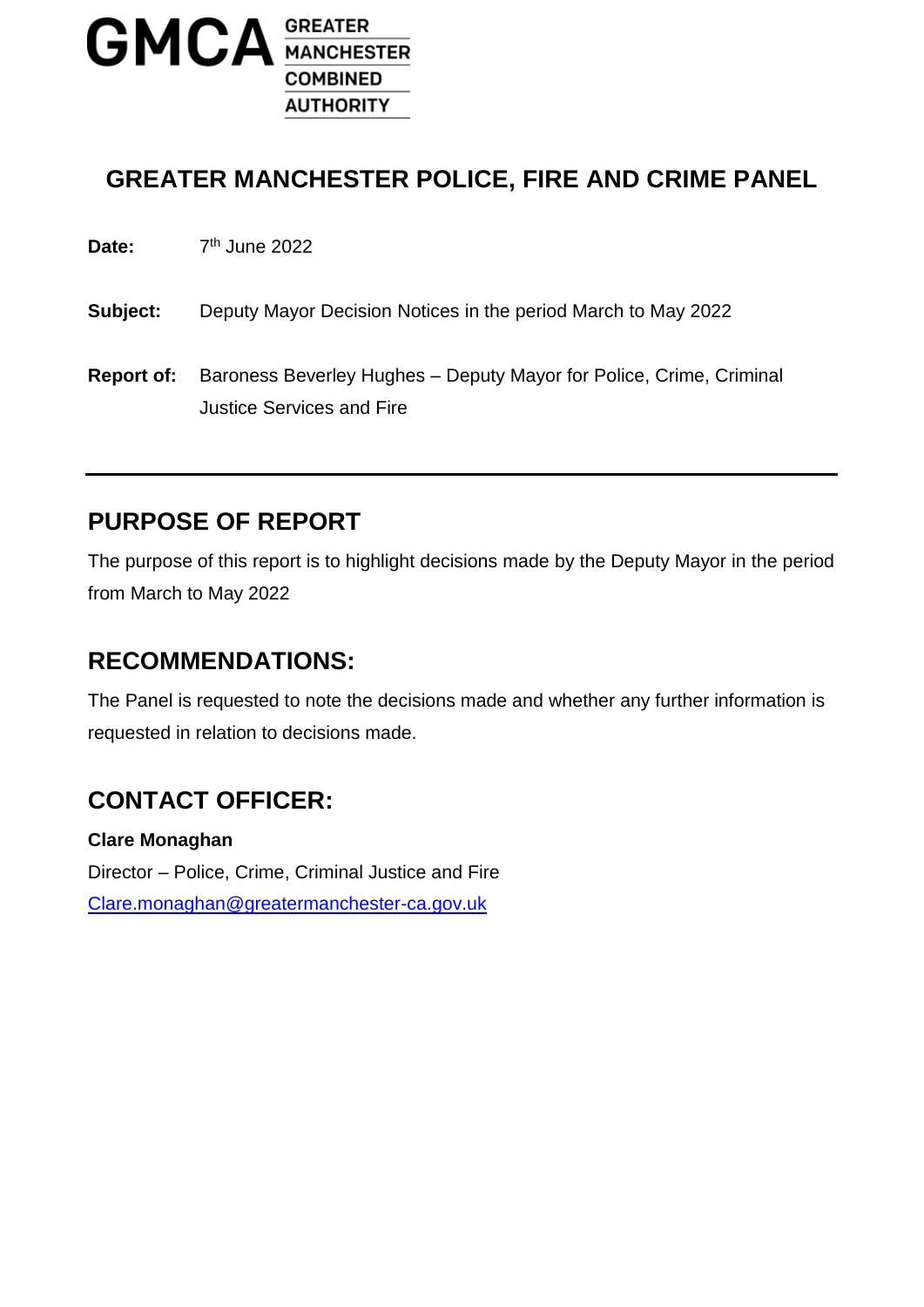# **1. INTRODUCTION AND BACKGROUND**

- 1.1 Under Section 28(6) of the Police Reform and Social Responsibility Act 2011 the Panel is obliged to review or scrutinise decisions made, or other action taken, by the Deputy Mayor in connection with the discharge of the police and crime functions and, where necessary make reports or recommendations to the Deputy Mayor with respect to the discharge of those functions.
- 1.2 The Deputy Mayor is under a statutory obligation under the terms of the Specified Information Order to publish details of decisions of significant public interest. In more general terms under Section 13 of the 2011 Act, the Deputy Mayor is obliged to ensure that she provides the Panel with any information that it might reasonably require to allow it to carry out its functions. This would include the provision of information regarding decisions and actions, irrespective of whether they were to be considered to be of "significant public interest".
- 1.3 In this respect, the GMCA publishes decisions made.

# **2.0 DECISIONS MADE IN THE PERIOD 4 TH MARCH 2022 TO 9 TH MAY 2022.**

- 2.1 Drawing on the information published on the GMCA website, a number of decisions have been made in the period 4th March 2022 to the 9<sup>th</sup> May 2022.
- 2.2 Decisions made are set out below:

|          | Decisions from 4 <sup>th</sup> March 2022 to 9 <sup>th</sup> May 2022 |         |
|----------|-----------------------------------------------------------------------|---------|
|          |                                                                       |         |
| Date     | of Summary                                                            | GMP/PCC |
| decision |                                                                       |         |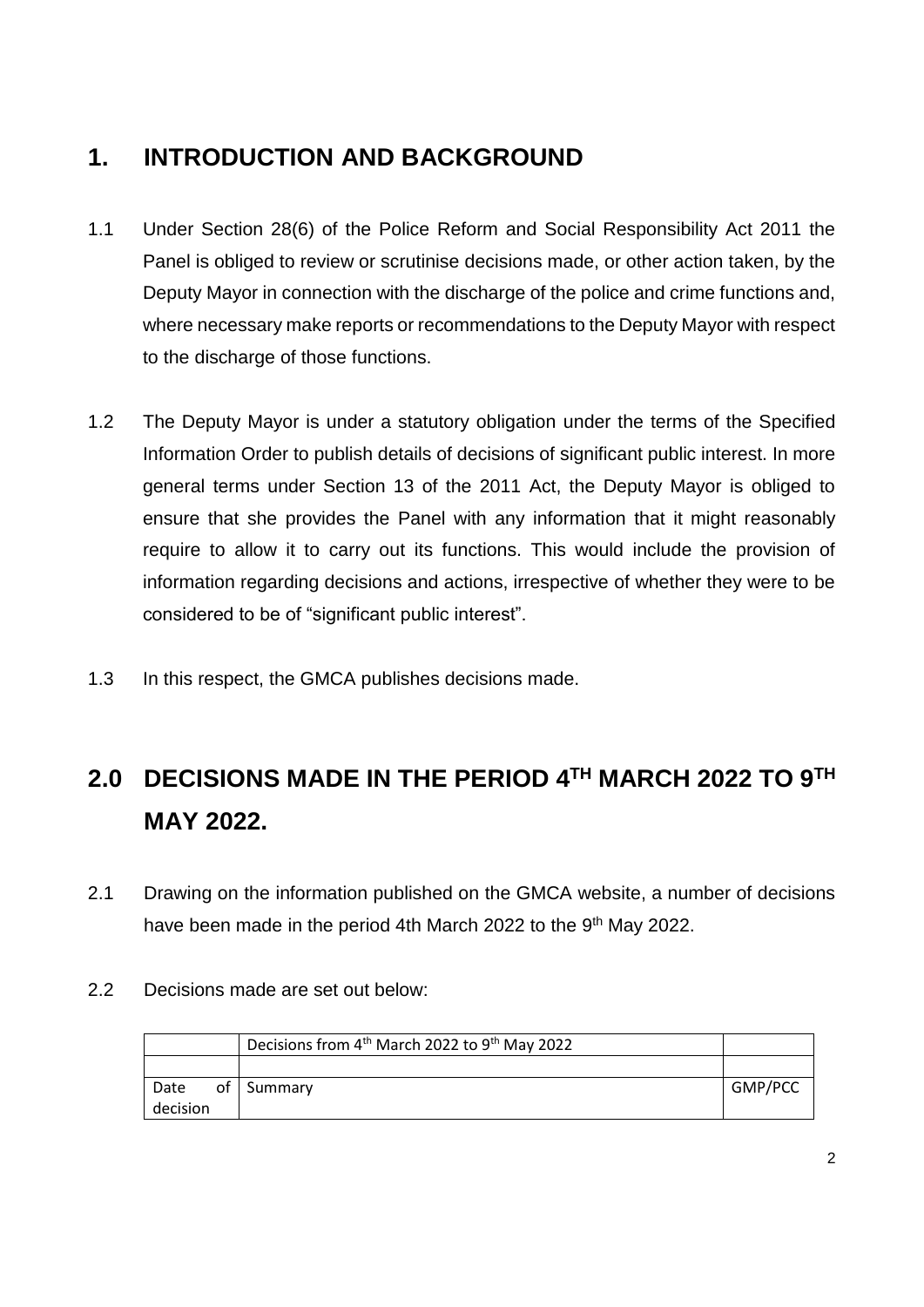| 8 <sup>th</sup><br>Feb<br>2022   | To provide a contract variation of £86,270 to Victim Support as the<br>provider of the GM Victim Assessment and Referral Service to fund<br>a restructure of the service. This is to fund additional staff posts<br>and training in order to meet increased demand and operating<br>challenges.                                                                                                                                                                                                                                                                                                                                                                                                                                                                                                                                                                                                                                                                                                                                                                                                                                                                        | <b>PCC</b> |
|----------------------------------|------------------------------------------------------------------------------------------------------------------------------------------------------------------------------------------------------------------------------------------------------------------------------------------------------------------------------------------------------------------------------------------------------------------------------------------------------------------------------------------------------------------------------------------------------------------------------------------------------------------------------------------------------------------------------------------------------------------------------------------------------------------------------------------------------------------------------------------------------------------------------------------------------------------------------------------------------------------------------------------------------------------------------------------------------------------------------------------------------------------------------------------------------------------------|------------|
| 8 <sup>th</sup><br>March<br>2022 | The GM VRU is seeking to commission Sue Irwin Ltd to deliver the<br>EmBRACE programme (Emotional and Brain Resilient to Adverse<br>Childhood Experiences) at the Salford Academy worth £6,000                                                                                                                                                                                                                                                                                                                                                                                                                                                                                                                                                                                                                                                                                                                                                                                                                                                                                                                                                                          | <b>PCC</b> |
| 8 <sup>th</sup><br>March<br>2022 | The GM victims Service website hosting fees are renewed until<br>October 2022. Silverchip, the company commissioned as the<br>provider, will continue to host and support / maintain the site until<br>the end of September 2022.<br>The cost of hosting the site minus VAT is £1,250                                                                                                                                                                                                                                                                                                                                                                                                                                                                                                                                                                                                                                                                                                                                                                                                                                                                                  | <b>PCC</b> |
| 8 <sup>th</sup><br>March<br>2022 | <b>Bolton Custody suite:</b><br>The final costing for the ad-hoc re-opening is £9,934 inclusive of<br>Liaison and Diversion (L&D), which equates to approx. £828 per<br>month cost to GMP. This is broken down as follows:<br>This figure is based upon the following assumptions:<br>Additional suction machine costs (approx. £900)<br>Mitie will incur costs for posters etc. These will need to be<br>maintained as per their internal guidelines.<br>Medicines/PPE 40% of std cost, to be kept on site (approx.<br>£1,500)<br>Travel expenses estimated based on expected travel.<br>L&D assume 2 visits per day at 40p per mile.<br>The final costing for the permanent re-opening is £478,017 (per<br>annum) inclusive of L&D, which equates to £39,834.75 per month.<br>It has been confirmed that a total of £249,494.00 (ending 31/10/22<br>inclusive) for the delivery of the Integrated Service across an eighth<br>custody suite has been approved by GMP and is on the budget line.<br>In line with current processes, it has been agreed that the Provider<br>will invoice GMCA monthly for the required costs, and that GMCA<br>will then invoice GMP. | PCC        |
| 8 <sup>th</sup><br>March<br>2022 | £74,519 be allocated to Mother Mountain Productions CIC for<br>Coercive control and domestic abuse virtual reality projects. This<br>will deliver the following:<br>1,000 women (over a 2-year period) in the GMCA region to<br>1.<br>experience the immersive VR programme together with<br>the degree of learning to be measured.<br>30 volunteers recruited and trained to roll out the project<br>2.<br>in local community settings and public spaces to give<br>support in the GMCA region.                                                                                                                                                                                                                                                                                                                                                                                                                                                                                                                                                                                                                                                                       | <b>PCC</b> |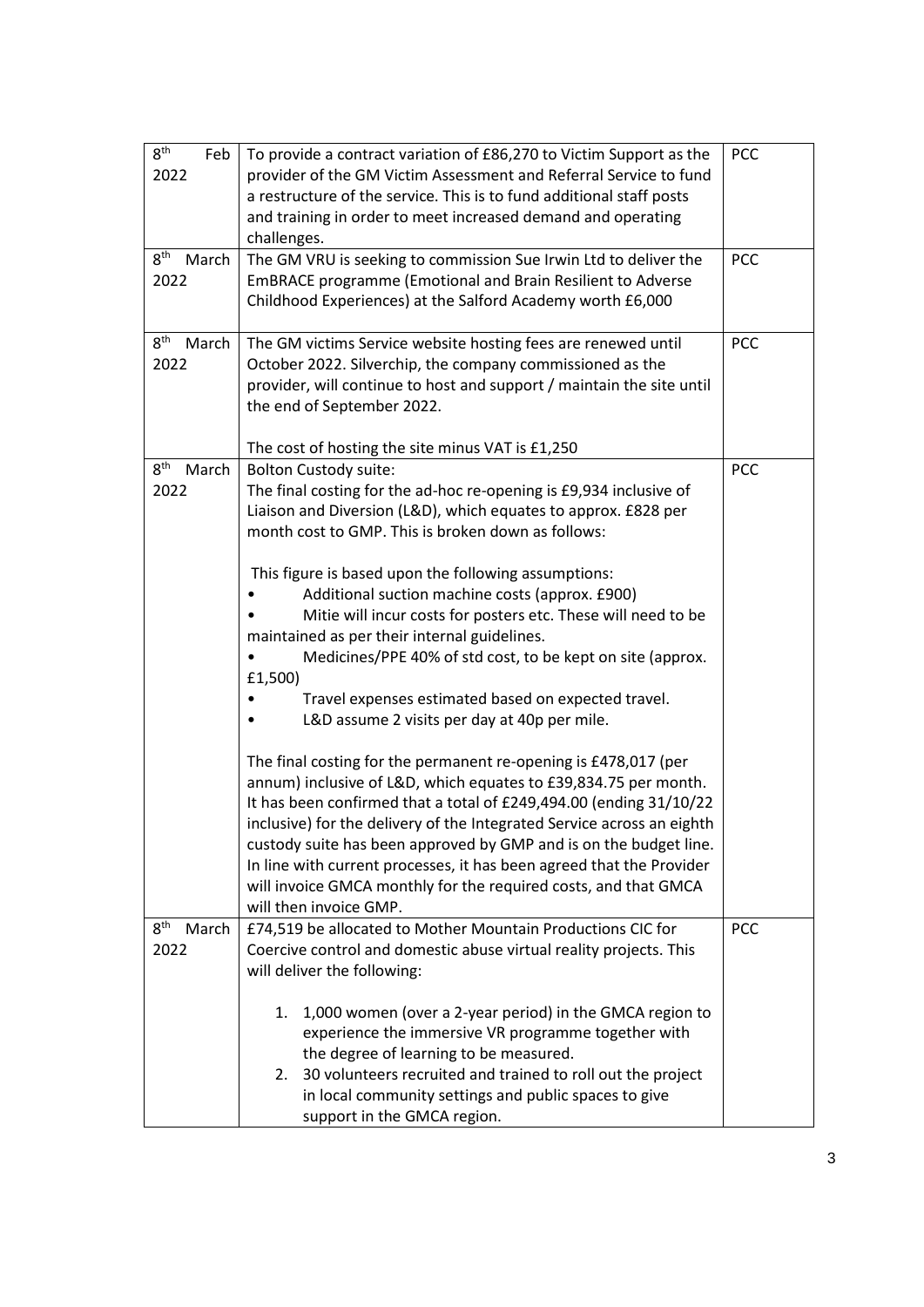|                          | 3. 30 women who have experienced abuse, and deemed to                                                                            |          |            |  |
|--------------------------|----------------------------------------------------------------------------------------------------------------------------------|----------|------------|--|
|                          | be in recovery or recovered to run peer to peer support                                                                          |          |            |  |
|                          | sessions after VR sessions.                                                                                                      |          |            |  |
|                          | 4. 750 industry professionals / groups to receive the VR                                                                         |          |            |  |
|                          | training to 'feel what it is' to be the victim of Domestic                                                                       |          |            |  |
|                          | Abuse. This will include lawyers, GPs, social workers and                                                                        |          |            |  |
|                          | police officers.                                                                                                                 |          |            |  |
|                          |                                                                                                                                  |          |            |  |
|                          | The GMCA funding for this project is match funding. North Wales                                                                  |          |            |  |
|                          | Windfarms will be providing £100k funding, bringing the overall                                                                  |          |            |  |
|                          | total project cost of £174,519.                                                                                                  |          |            |  |
|                          |                                                                                                                                  |          |            |  |
| 8 <sup>th</sup><br>March | 2021/22 NHS National Variation Agreement to Integrated Police                                                                    |          | <b>PCC</b> |  |
| 2022                     | Custody Healthcare and Wider Liaison and Diversion Service and                                                                   |          |            |  |
|                          | Reconnect                                                                                                                        |          |            |  |
| 8 <sup>th</sup><br>March | The Ministry of Justice ran a grants programme in June 2020 to                                                                   |          | <b>PCC</b> |  |
| 2022                     | increase the provision of Independent Sexual Violence Advisors                                                                   |          |            |  |
|                          | (ISVAs) through a programme of £3m per annum investment in the                                                                   |          |            |  |
|                          | recruitment of ISVAs. As a result of this, Greater Manchester                                                                    |          |            |  |
|                          | received additional funding to increase the provision of ISVA's in                                                               |          |            |  |
|                          | the region. This provided 9.6 FTE posts across Greater Manchester.                                                               |          |            |  |
|                          |                                                                                                                                  |          |            |  |
|                          | This additional funding was originally for 2 years (2020/21 and<br>2021/22). The MoJ have now confirmed the continuation of this |          |            |  |
|                          | funding for the financial year 2022/23 and it has been agreed that                                                               |          |            |  |
|                          | organisations funded through the original grant will continue to                                                                 |          |            |  |
|                          | receive funding.                                                                                                                 |          |            |  |
|                          |                                                                                                                                  |          |            |  |
|                          | The funding in relation to SARC will also appear in a separate                                                                   |          |            |  |
|                          | decision notice for the full service funding with a breakdown of                                                                 |          |            |  |
|                          | which funding streams funding is allocated from.                                                                                 |          |            |  |
|                          |                                                                                                                                  |          |            |  |
|                          | The breakdown is outlined below.                                                                                                 |          |            |  |
|                          |                                                                                                                                  |          |            |  |
|                          | Organisation                                                                                                                     |          |            |  |
|                          | SARC                                                                                                                             | £225,000 |            |  |
|                          | Survivors                                                                                                                        | £40,000  |            |  |
|                          | <b>GM Rape Crisis</b>                                                                                                            | £40,000  |            |  |
|                          | Migdal Emunah                                                                                                                    | £40,000  |            |  |
|                          |                                                                                                                                  |          |            |  |
|                          | The total funding is £345,000.                                                                                                   |          |            |  |
|                          |                                                                                                                                  |          |            |  |
| 8 <sup>th</sup><br>March | The Victim Services Strategic Review is currently taking place. The                                                              |          | <b>PCC</b> |  |
| 2022                     | tender process has commenced and a new gate-way victim service                                                                   |          |            |  |
|                          | is expected to be in place by 1 <sup>st</sup> October 2022. Therefore it is                                                      |          |            |  |
|                          | recommended that the following services, currently grant funded                                                                  |          |            |  |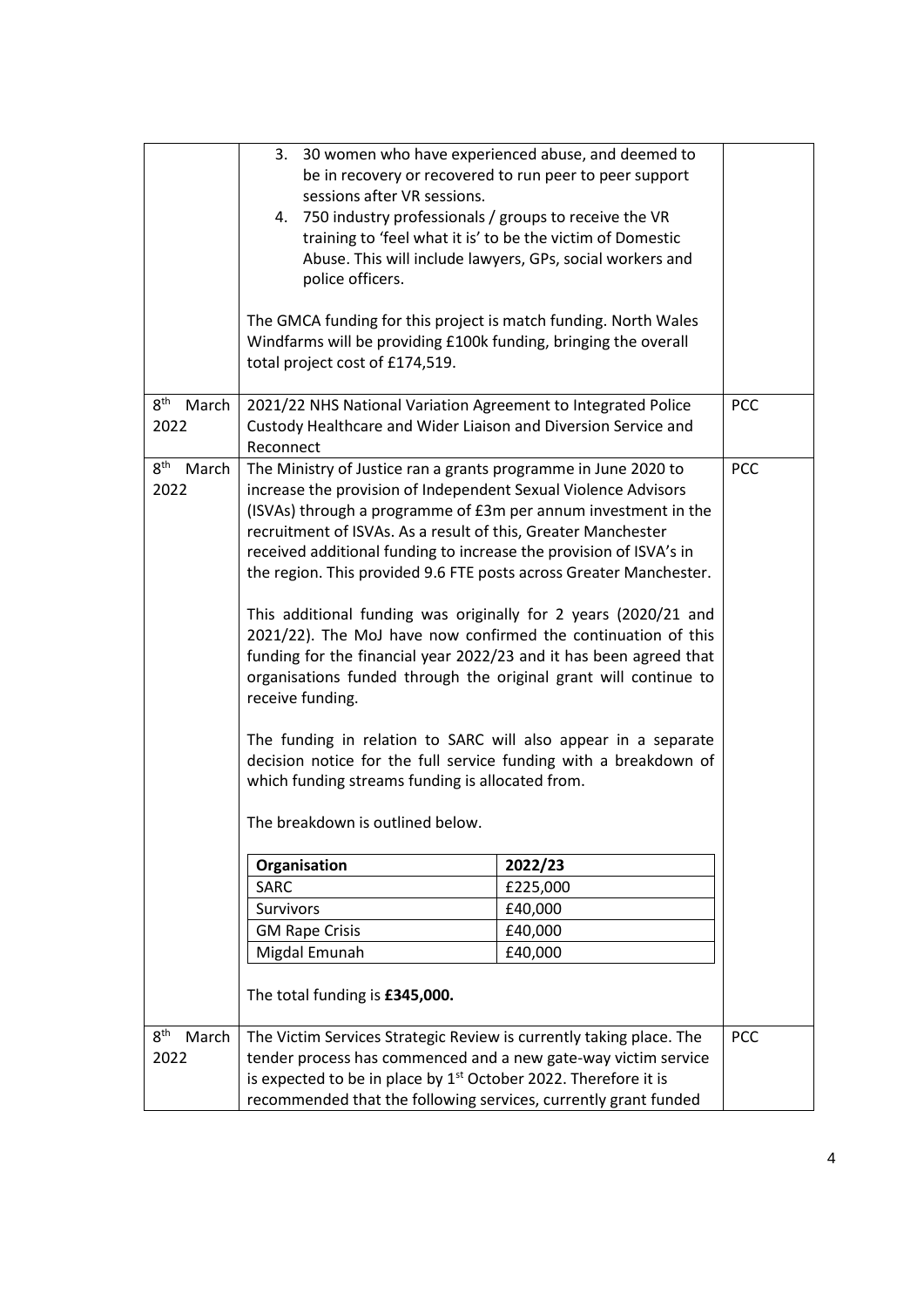|                           | by GMCA, are extended for a further 6 months $(1st$ April 2022 – end |            |
|---------------------------|----------------------------------------------------------------------|------------|
|                           | of Sept 2022) to align with this process.                            |            |
|                           |                                                                      |            |
|                           | The services included in the 6-month extension are:                  |            |
|                           |                                                                      |            |
|                           | Manchester Action on Street Health (MASH) - £24,506<br>٠             |            |
|                           | Survivors Manchester - £40,976<br>٠                                  |            |
|                           | Trafford Rape Crisis - £11,250<br>٠                                  |            |
|                           | Greater Manchester Rape Crisis - £11,250<br>$\bullet$                |            |
|                           | Local Authority IDVA service provision - £210,000<br>٠               |            |
|                           | LGBT IDVA (LGBT Foundation) - £12,500<br>٠                           |            |
|                           | Project Choice - £30,000<br>$\bullet$                                |            |
|                           | Guardian Project - £24,500<br>٠                                      |            |
|                           | Community Safety Trust (CST) - £14,058<br>٠                          |            |
|                           | Greater Manchester Domestic Abuse Helpline Service<br>$\bullet$      |            |
|                           | (Independent Choices) - £15,000                                      |            |
|                           | LGBT Hate Crime Service (LGBT Foundation) - £14,790<br>٠             |            |
|                           | City Hearts - Trafficking Support Service - £10,000<br>$\bullet$     |            |
|                           |                                                                      |            |
|                           | Funding of £418,830 via the MOJ Victims Budget for 2022/23.          |            |
|                           | Total funding to be approved - £418,830.                             |            |
| 29 <sup>th</sup><br>April | The GM VRU to award the following organisations out of the GM        | <b>PCC</b> |
| 2022                      | VRU Criminal Justice Delivery Strand Budget Line:                    |            |
|                           |                                                                      |            |
|                           | <b>Dignifi</b>                                                       |            |
|                           | £44,750 - For the delivery of 12-month contract to provide training  |            |
|                           | to national probation and youth justice service staff regarding      |            |
|                           | young people and young adults who have experienced domestic          |            |
|                           | abuse.                                                               |            |
|                           |                                                                      |            |
|                           | £44,440 - For the delivery of 12-month contract to provide training  |            |
|                           | to national probation and youth justice service staff regarding care |            |
|                           | leavers, including delivery of direct interventions to young people  |            |
|                           | who are care experienced.                                            |            |
|                           | <b>City Wall</b>                                                     |            |
|                           | £44,990 - For the delivery of 12-month contract to provide           |            |
|                           | mentoring to children and young people in custody (and into the      |            |
|                           | community), linked to serious violence, in Manchester and Salford    |            |
|                           |                                                                      |            |
|                           | <b>CIAO</b>                                                          |            |
|                           | £5,000 - To deliver on a small scale coaching programme to young     |            |
|                           | women in Styal prison, based on a proposal submitted for delivery.   |            |
|                           |                                                                      |            |
|                           | <b>Achieve</b>                                                       |            |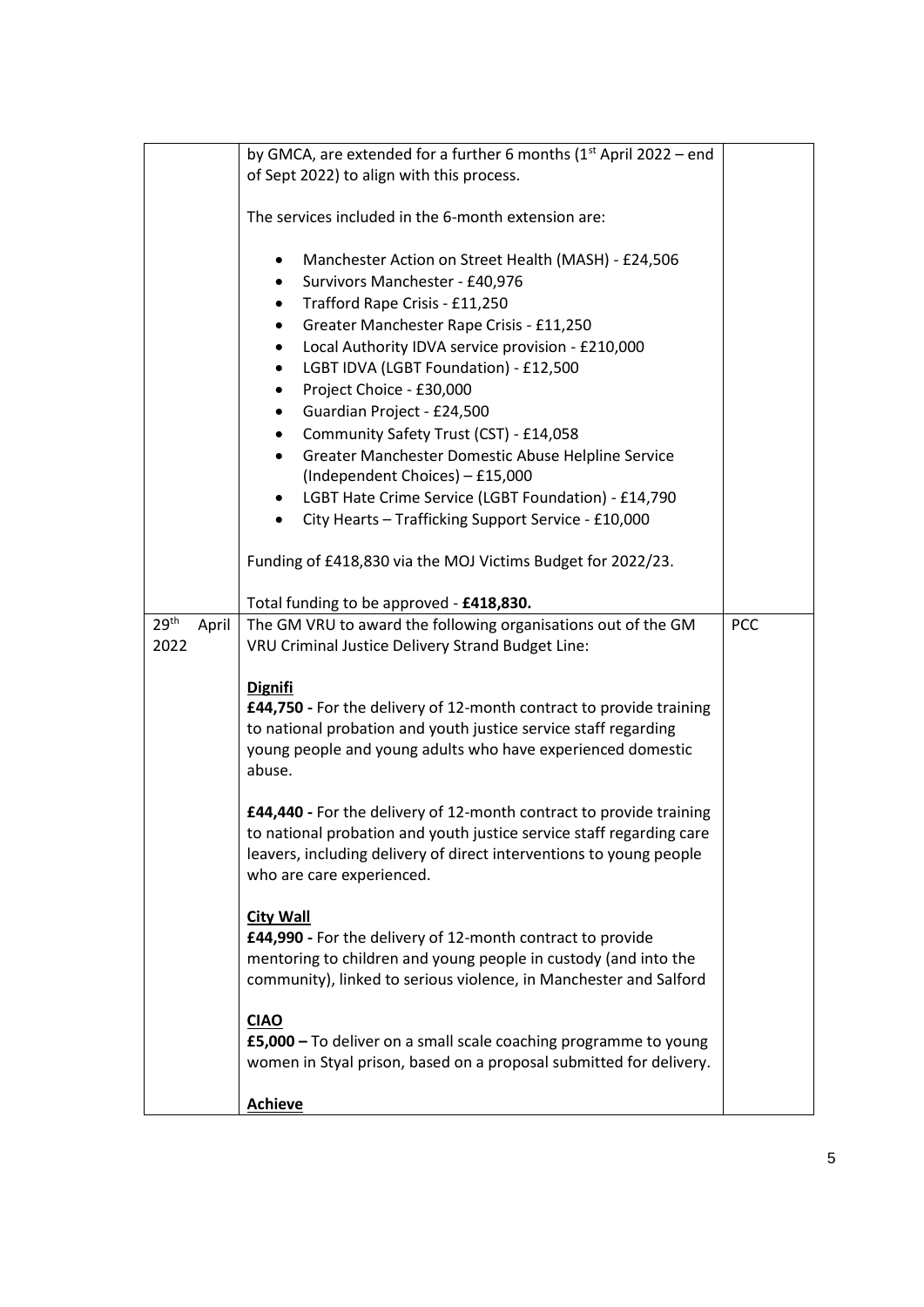|                                  | £820 - To contribute to existing personalised budget fund fo<br>enable spot purchasing to support offender managers engaging<br>people on probation into education, training or employment.<br><b>HMPPS Hindley</b><br>£45,000 – For the procurement of targeted interventions to work<br>with Greater Manchester prisoners aged 18-25 in the Hindley<br>estate, who have been involved in violence through offences of<br>during time in the prison estate via a Grant Funding Agreement<br>between the GMVRU/GMCA and HMP Hindley                                                                                                                                                                                                                                                                                                                                                                                                                                                                                                                                                                                                                                                                |            |
|----------------------------------|----------------------------------------------------------------------------------------------------------------------------------------------------------------------------------------------------------------------------------------------------------------------------------------------------------------------------------------------------------------------------------------------------------------------------------------------------------------------------------------------------------------------------------------------------------------------------------------------------------------------------------------------------------------------------------------------------------------------------------------------------------------------------------------------------------------------------------------------------------------------------------------------------------------------------------------------------------------------------------------------------------------------------------------------------------------------------------------------------------------------------------------------------------------------------------------------------|------------|
| 8 <sup>th</sup><br>March         | The GM VRU is seeking to award Street Doctors a £15,000                                                                                                                                                                                                                                                                                                                                                                                                                                                                                                                                                                                                                                                                                                                                                                                                                                                                                                                                                                                                                                                                                                                                            | <b>PCC</b> |
| 2022                             | contribution as part of a wider funded programme in partnership<br>with Merseyside VRU (total Value £50,000) to deliver a Reducing<br>Violence Programme for Children and Young People in Residential<br>Care Homes and Secure Settings.                                                                                                                                                                                                                                                                                                                                                                                                                                                                                                                                                                                                                                                                                                                                                                                                                                                                                                                                                           |            |
| 8 <sup>th</sup><br>March<br>2022 | An interim Decision Notice be agreed to allocate a funding<br>envelope of £2,300,000 to St Mary's SARC for the provision of<br>support services to victims of rape and serious sexual offences to<br>cover the period of 1st April 2021-March 31st, 2022. This covers all<br>aspects of the service including the provision of forensic medical<br>examinations and aftercare counselling/ISVA/therapeutic elements<br>with all associated costs.<br>The SARC service is jointly funded by the Greater Manchester<br>Health and Social Care Partnership and as such, the amount<br>indicated above is the GMCA contribution and does not reflect the<br>total SARC budget.<br>It is important to note that actual costs for the SARC service for<br>2021-22 are still being finalised. This decision notice is intended to<br>cover the majority of expected costs with some shortfall<br>anticipated. This will be funded by reserves where necessary.<br>An arrangement for the 2022-23 contract and onwards is currently<br>being negotiated with a contracted arrangement that fulfils need<br>assessment, delivers value for money and is compliant of<br>procurement processes being sought. | PCC        |
| 8 <sup>th</sup><br>March<br>2022 | Crest Advisory services to provide services for the ongoing update<br>of the Criminal Justice Performance framework for the year 2020/<br>21 and 2021/22 to the value of £27,968<br>Update January 2022 : A final payment of £6,992 (Excl VAT) is<br>awarded to allow the transition to an-inhouse GMCA system                                                                                                                                                                                                                                                                                                                                                                                                                                                                                                                                                                                                                                                                                                                                                                                                                                                                                     | <b>PCC</b> |
| 8 <sup>th</sup><br>March<br>2022 | £16,200 provided to Roccstar PR for 3 months agency support for<br>the Gender Based Violence Public Engagement strategy. The fee<br>per month is £5400.<br>They have been appointed on a temporary basis to deliver:                                                                                                                                                                                                                                                                                                                                                                                                                                                                                                                                                                                                                                                                                                                                                                                                                                                                                                                                                                               | <b>PCC</b> |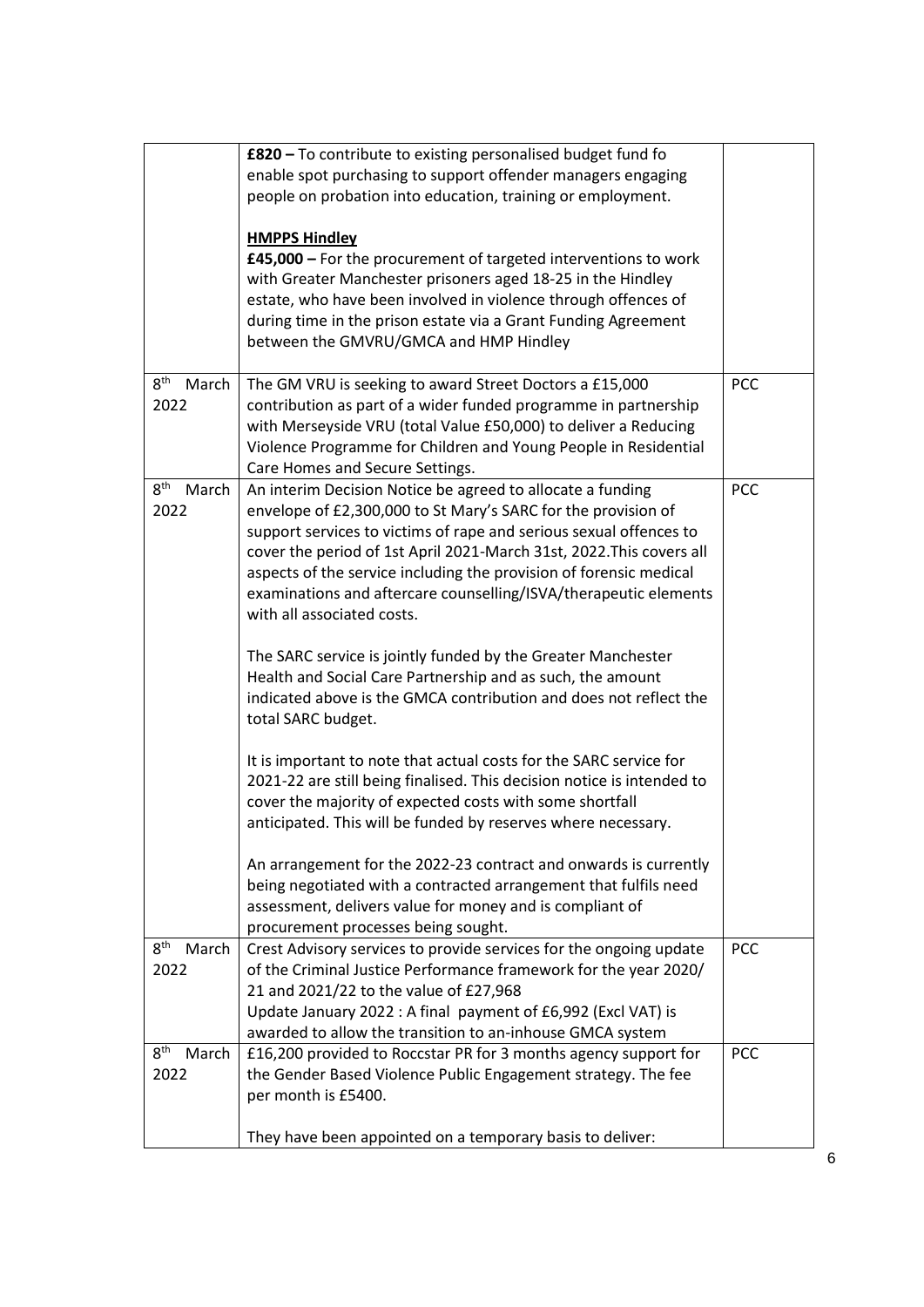|                                  | $\overline{2}$<br>The Development of a communications and engagement<br>strategy. This will focus on the first two years and will look at<br>objectives, key audiences and how we segment those audiences,<br>key messages/narratives, and suggested tactics to deliver against<br>those objectives. This will be informed by the GBV Board as well as<br>other organisations GMCA worked with on the campaign.<br>Development of content for a Gender-Based Violence<br>R<br>webpage on our GMCA website to host all information and<br>updates about our GBV work as a 'one-stop-shop' for this agenda.<br>Support the development of the next stage of the<br>$\overline{2}$<br>#IsThisOK campaign.<br>The Communications and Engagement Team are looking at options<br>for a more permanent resource to be employed in the start of the<br>new financial year to work solely on Gender-Based Violence and<br>deliver the communications and engagement strategy that is |            |
|----------------------------------|-----------------------------------------------------------------------------------------------------------------------------------------------------------------------------------------------------------------------------------------------------------------------------------------------------------------------------------------------------------------------------------------------------------------------------------------------------------------------------------------------------------------------------------------------------------------------------------------------------------------------------------------------------------------------------------------------------------------------------------------------------------------------------------------------------------------------------------------------------------------------------------------------------------------------------------------------------------------------------|------------|
| 7 <sup>th</sup><br>March         | created<br>The Deputy Mayor approves the award of a 2 year contract for                                                                                                                                                                                                                                                                                                                                                                                                                                                                                                                                                                                                                                                                                                                                                                                                                                                                                                     | <b>GMP</b> |
| 2022                             | Grounds Maintenance, to Gould Landscapes Limited, with the<br>option to extend for a further 1+1+1 years. The likely value of 5<br>years spend would be circa £750,000                                                                                                                                                                                                                                                                                                                                                                                                                                                                                                                                                                                                                                                                                                                                                                                                      |            |
| 7 <sup>th</sup><br>March<br>2022 | The Deputy Mayor approves the award of a 3 year contract for the<br>supply of temporary admin / clerical / IS roles, to Reed Talent<br>Solutions, with the option to extend for a further 1 year. The likely<br>value of 4 years spend would be circa £6.88m.                                                                                                                                                                                                                                                                                                                                                                                                                                                                                                                                                                                                                                                                                                               | <b>GMP</b> |
| $8^{\text{th}}$<br>March<br>2022 | The decision is that:<br>The grants and amounts as set out below be paid to each of the<br>community safety partnerships as an advance payment:<br><b>Community Safety Grant</b><br><b>Voluntary and Community Sector Grant</b><br>Hate Crime grant<br>These payments set out are below are dependent upon:<br>Receipt of financial monitoring reports of the 2021/22<br>grants with no unallocated underspends exceeding<br>£15,000 in total.<br>District Community Safety Partnership approval of the<br>٠<br>grant agreement for the 2022/23 grants (Chairs of the CSP<br>to sign).<br>Confirmation of the approval of the spending proposals by<br>the district Community Safety Partnership as part of the<br>local governance process, with quarterly updates<br>thereafter and a financial report be provided to GMCA in<br>February 2023 with actual and projected spend to March<br>2023.                                                                          | <b>PCC</b> |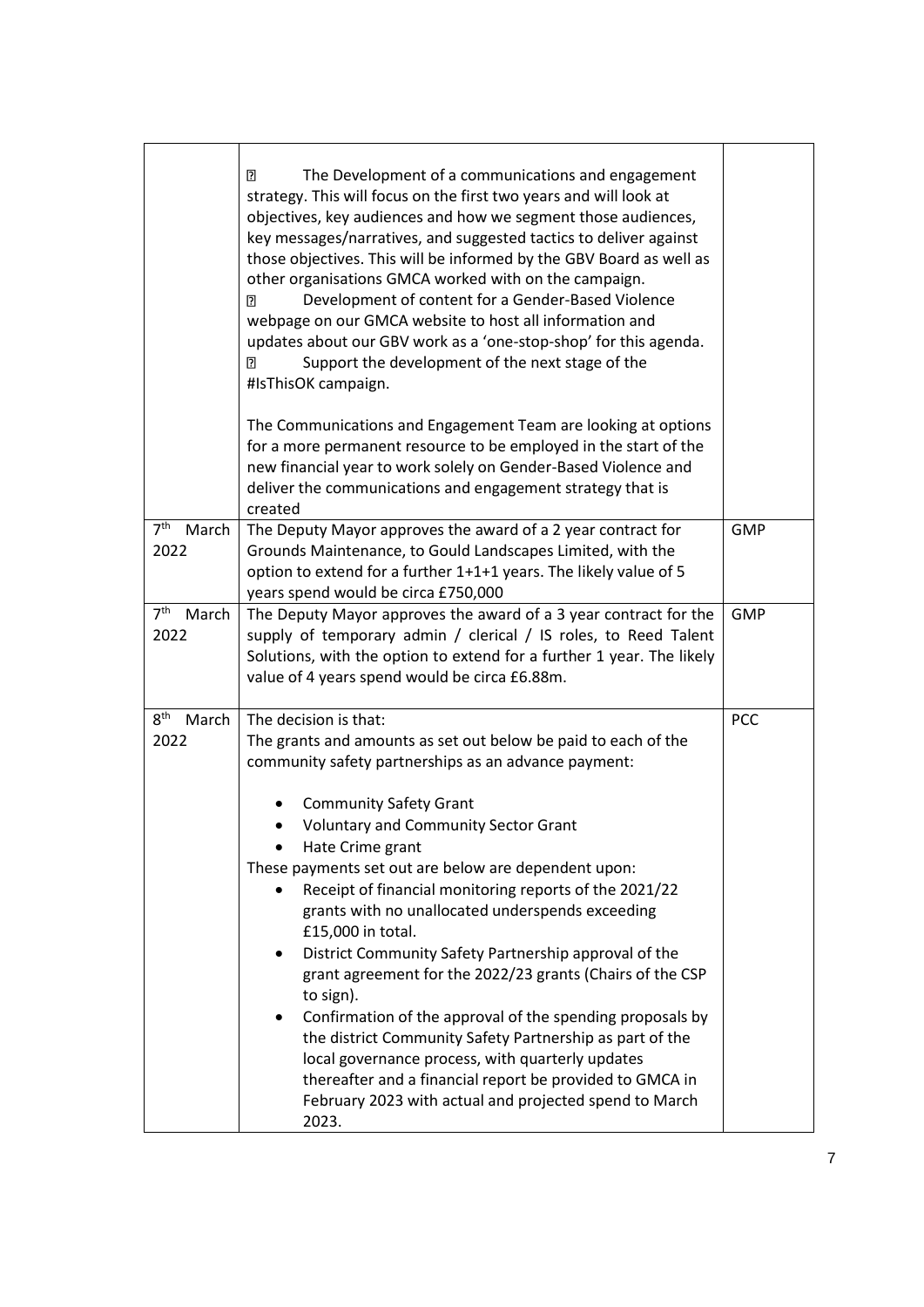|               | Community    | Voluntary and | Hate Crime  | Hate Crime          |
|---------------|--------------|---------------|-------------|---------------------|
|               | Safety grant | Community     | Grants (Dep | <b>Grant Police</b> |
|               |              | sector grant  | Mayor)      | and Crime           |
|               |              |               |             | Panel               |
| <b>Bolton</b> | £304,523     | 100,000       | 5,000       | 5,000               |
| Bury          | £157,973     | 100,000       | 5,000       | 5,000               |
| Manchester    | £694,584     | 200,000       | 5,000       | 5,000               |
| Oldham        | £262,287     | 100,000       | 5,000       | 5,000               |
| Rochdale      | £234,175     | 100,000       | 5,000       | 5,000               |
| Salford       | £239,306     | 100,000       | 5,000       | 5,000               |
| Stockport     | £218,973     | 100,000       | 5,000       | 5,000               |
| Tameside      | £243,900     | 100,000       | 5,000       | 5,000               |
| Trafford      | £200,800     | 100,000       | 5,000       | 5,000               |
| Wigan         | £247,614     | 100,000       | 5,000       | 5,000               |

In addition, the Police, Fire and Crime Panel makes a further £500 available to each district for the administration of the Hate crime grant.

| 14 <sup>th</sup> March    | An amount of £1500 be provided to support GMCA hold a face-to-     | <b>PCC</b> |  |
|---------------------------|--------------------------------------------------------------------|------------|--|
| 2022                      | face Domestic Homicide Review event. The resource will be used for |            |  |
|                           | room hire, refreshments and other associated costs.                |            |  |
| 22 <sup>nd</sup> March    | Serious Violence Funding - Trauma informed training:               | PCC        |  |
| 2022                      | GMCA will allocate £225,885 to Salford Council to enhance the      |            |  |
|                           | current GM-wide Trauma Responsive and ACEs programme.              |            |  |
|                           | Violence Reduction Unit (Health and Wellbeing budget) will         |            |  |
|                           | allocate £80K to Bolton Council to develop Trauma Informed         |            |  |
|                           | Training in educational settings.                                  |            |  |
|                           | Total funding amount allocated by the GMCA / GM VRU:<br>$\bullet$  |            |  |
|                           | £305,885                                                           |            |  |
| 29 <sup>th</sup><br>April | GMCA distributes a total of £93,000 to the following organisations | <b>PCC</b> |  |
| 2022                      | to deliver on 2021/22 requirements for the Home Office funded      |            |  |
|                           | Western Balkans Serious and Organised Crime Community              |            |  |
|                           | Coordinator programme in Bury:                                     |            |  |
|                           |                                                                    |            |  |
|                           | <b>GMCA: £2,123</b>                                                |            |  |
|                           | For staff time to programme mobilisation.                          |            |  |
|                           |                                                                    |            |  |
|                           | Bury Council: £17,839 (+£3,320 VAT)                                |            |  |
|                           | On invoice for staff time to programme coordination. £16,600 + VAT |            |  |
|                           | will also be distributed to Bury via a grant agreement between     |            |  |
|                           | GMCA and Bury Council to enable Bury Council to vary an existing   |            |  |
|                           | contract with an existing provider, procured through their own     |            |  |
|                           | procurement processes, to undertake research into hidden           |            |  |
|                           | communities. The variation will enable delivery of a community     |            |  |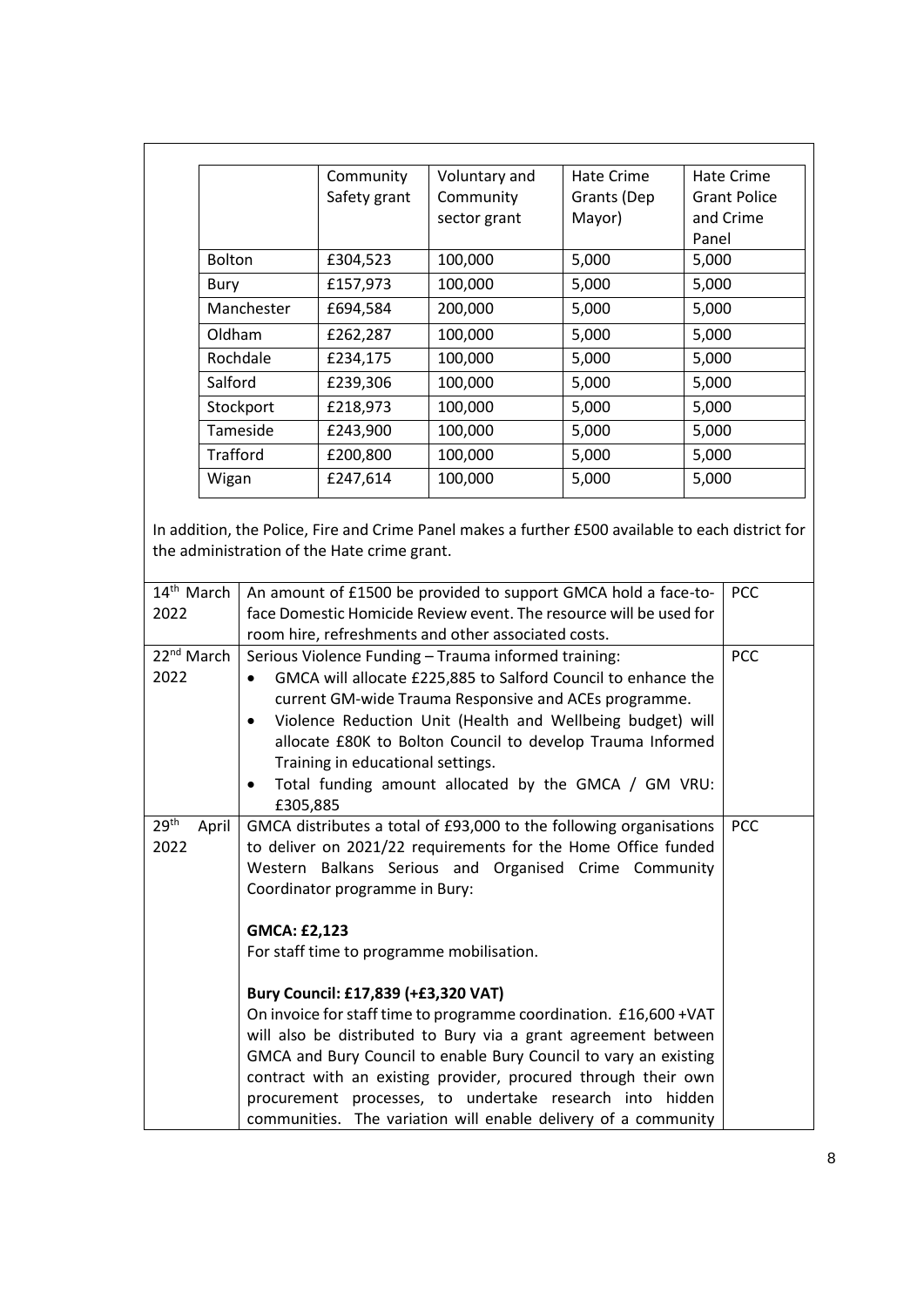|                                  | mapping and engagement project to specifically looking at Western<br>Balkan and Albanian communities across Bury.                                                                                                                                                                                                                                                                                                                                                                                                                                                                                                                                                                                                                                                                                                                                                                                                                                                                                                                                                                                                                                                                                                                                                                                                                                             |            |
|----------------------------------|---------------------------------------------------------------------------------------------------------------------------------------------------------------------------------------------------------------------------------------------------------------------------------------------------------------------------------------------------------------------------------------------------------------------------------------------------------------------------------------------------------------------------------------------------------------------------------------------------------------------------------------------------------------------------------------------------------------------------------------------------------------------------------------------------------------------------------------------------------------------------------------------------------------------------------------------------------------------------------------------------------------------------------------------------------------------------------------------------------------------------------------------------------------------------------------------------------------------------------------------------------------------------------------------------------------------------------------------------------------|------------|
|                                  | GMP: £19,718 (projected)<br>For staff time including project delivery and Intelligence Collection<br>Plan activity in reation to building knowledge regarding Western<br>Balkan communities and activity, to be provided via inter company<br>transfer.                                                                                                                                                                                                                                                                                                                                                                                                                                                                                                                                                                                                                                                                                                                                                                                                                                                                                                                                                                                                                                                                                                       |            |
|                                  | Western Balkan project delivery, Wood Lane and Brighton:<br>£50,000 (£25,000 per project)<br>As part of the wider western Balkan serious and organised crime<br>community coordinator work, two projects being delivered in Wood<br>Lane, London and in Brighton developing community engagement<br>work will be funded to support the emerging best practice picture<br>and enable shared learning across the project pilot sites, including<br>Norwich and Bury. The two projects that will be funded have<br>delivered direct community engagement work with Albanian and<br>Western Balkan communities for two years as part of the wider<br>Home Office serious and organised crime community co-ordinatior<br>pilot programme. The continuation of the work being delivered into<br>the first year of the Western Balkan targeted community<br>coordinator work being delivered in Norwich and Bury will provide<br>vital learning and understanding of how to engage and empower<br>these communities, building resilience against serious and<br>organised crime threats, that we can learn from in the local Bury<br>based project.<br>This funding will be managed via two separate grant agreements,<br>with the Home Office as the primary project managers across both<br>projects to facilitate shared learning and programme aims being<br>met |            |
| 14 <sup>th</sup> March<br>2022   | £825 excluding VAT be provided to Sattva Associates for facilitation<br>support to the GM Gender-Based Violence Board<br>For preparation, facilitation and reporting of the facilitated<br>discussion of the GM Gender-based Violence Board on 16 <sup>th</sup><br>December 2021.                                                                                                                                                                                                                                                                                                                                                                                                                                                                                                                                                                                                                                                                                                                                                                                                                                                                                                                                                                                                                                                                             | <b>PCC</b> |
| 15 <sup>th</sup> March<br>2022   | Funding of £50,000 is made available to GMFRS to administer the<br>continuation of the multiagency Safe Drive Stay Alive scheme from<br>April 2022 to March 2024. The payment will be split £25,000 per<br>financial year and will be match funded by the same amount by the<br>Safer Roads Greater Manchester Partnership.                                                                                                                                                                                                                                                                                                                                                                                                                                                                                                                                                                                                                                                                                                                                                                                                                                                                                                                                                                                                                                   | <b>PCC</b> |
| 1 <sup>st</sup><br>April<br>2022 | Following Resources Committee on 17th December 2021, it was<br>agreed that the existing consultancy contract for the services of<br>LGBTQ+ Strategic Advisor -be extended until end March 2022.<br>The extension would allow time for a review to be completed in<br>order to determine the future needs and requirements.                                                                                                                                                                                                                                                                                                                                                                                                                                                                                                                                                                                                                                                                                                                                                                                                                                                                                                                                                                                                                                    | <b>PCC</b> |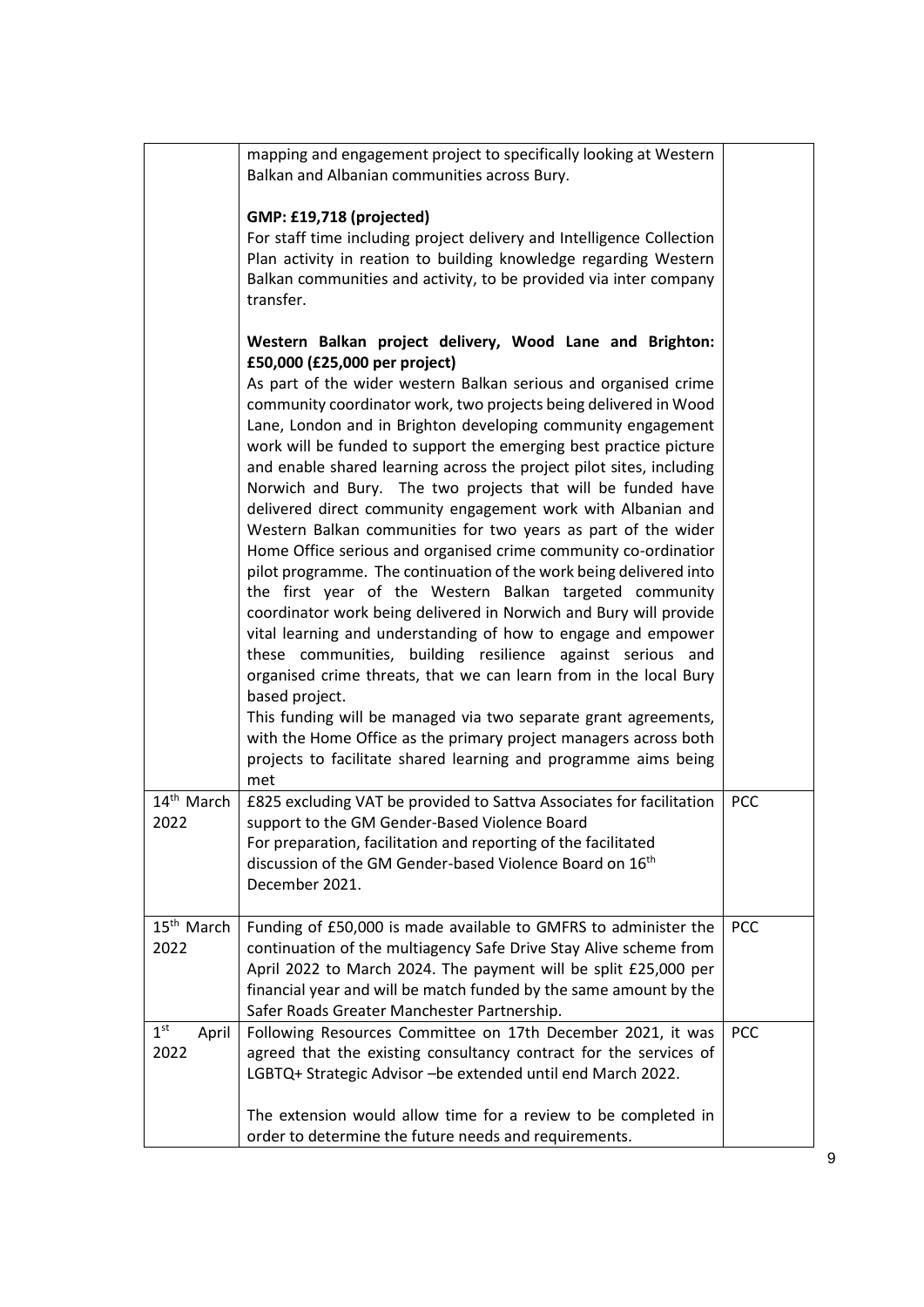|                                  | The cost of the extension is £4,350 in total.<br>Value of previous consultant contract 1st Nov 2020 - 31st Dec 2021<br>$=$ £20,416.67                                                                                                                                                                 |                        |            |
|----------------------------------|-------------------------------------------------------------------------------------------------------------------------------------------------------------------------------------------------------------------------------------------------------------------------------------------------------|------------------------|------------|
| 7 <sup>th</sup><br>April<br>2022 | An extension to the current contracts for the LGBTQ Foundation<br>Village Safe Haven and LGBTQ Foundation Village Angels<br>Community Safety Scheme for 12 months (until 31 March 2023).<br>The funding value is as follows:                                                                          |                        | <b>PCC</b> |
|                                  | <b>LGBT Foundation Village Safe</b><br>Haven                                                                                                                                                                                                                                                          | 50,000                 |            |
|                                  | <b>LGBT Foundation Village Angels</b>                                                                                                                                                                                                                                                                 | £85,000                |            |
|                                  | <b>Total</b>                                                                                                                                                                                                                                                                                          | £135,000               |            |
|                                  | Funding will be from the Police and Crime Community Safety Fund.                                                                                                                                                                                                                                      |                        |            |
|                                  | It is expected that this will transition from a grant to a<br>commissioned service from 1 April 2023 . The 12 month extension<br>will enable this transition whilst also exploring options to join up<br>provision across the city to cover more night-time hotspot areas.                            |                        |            |
| 6 <sup>th</sup><br>April<br>2022 | Approval is given to tender a contract for the supply of a hosted<br>Digital Evidence Management System, for an initial term of 3 years<br>and with the option to extend for a further 4 years, using an open<br>FTS tender. Value to be in the region of $E2 - 8$ M over 5 years                     |                        | <b>GMP</b> |
| 30 <sup>th</sup> March<br>2022   | The Deputy Mayor approves the award of a 2-Year Framework<br>Agreement for Motor Vehicle Body Work Repairs (Divided into Two<br>Lots), to the following providers:                                                                                                                                    |                        |            |
|                                  | Autocenter Ltd                                                                                                                                                                                                                                                                                        | Lot $1 & 2$            |            |
|                                  | <b>Commercial Contract Engineers Ltd</b>                                                                                                                                                                                                                                                              | Lot 1 & 2              |            |
|                                  | W & M Autos                                                                                                                                                                                                                                                                                           | Lot 1                  |            |
|                                  | Sapphire Garage Ltd<br>Karl Vella Group Ltd                                                                                                                                                                                                                                                           | Lot 1 & 2<br>Lot 1 & 2 |            |
|                                  | With the option to extend for a further 2-Years on an annual basis.<br>The likely value of 4-Years spend would be circa £1.6 Million.                                                                                                                                                                 |                        |            |
| 31 <sup>st</sup> March<br>2022   | Approval is given to review the market for the supply of a Tail Spend<br>Solution using the Crown Commercial Services Framework RM6202,<br>and if necessitated, undertake a further competition                                                                                                       |                        | <b>GMP</b> |
| 1 <sup>st</sup><br>April<br>2022 | Approval be given for Greater Manchester Police (GMP) to draw a<br>total of £48,664 from the Traffic Enforcement and Road Safety<br>Reserve. The funding will be used for the purpose of establishing a<br>new centrally co-ordinated community speedwatch scheme across<br><b>Greater Manchester</b> |                        | PCC        |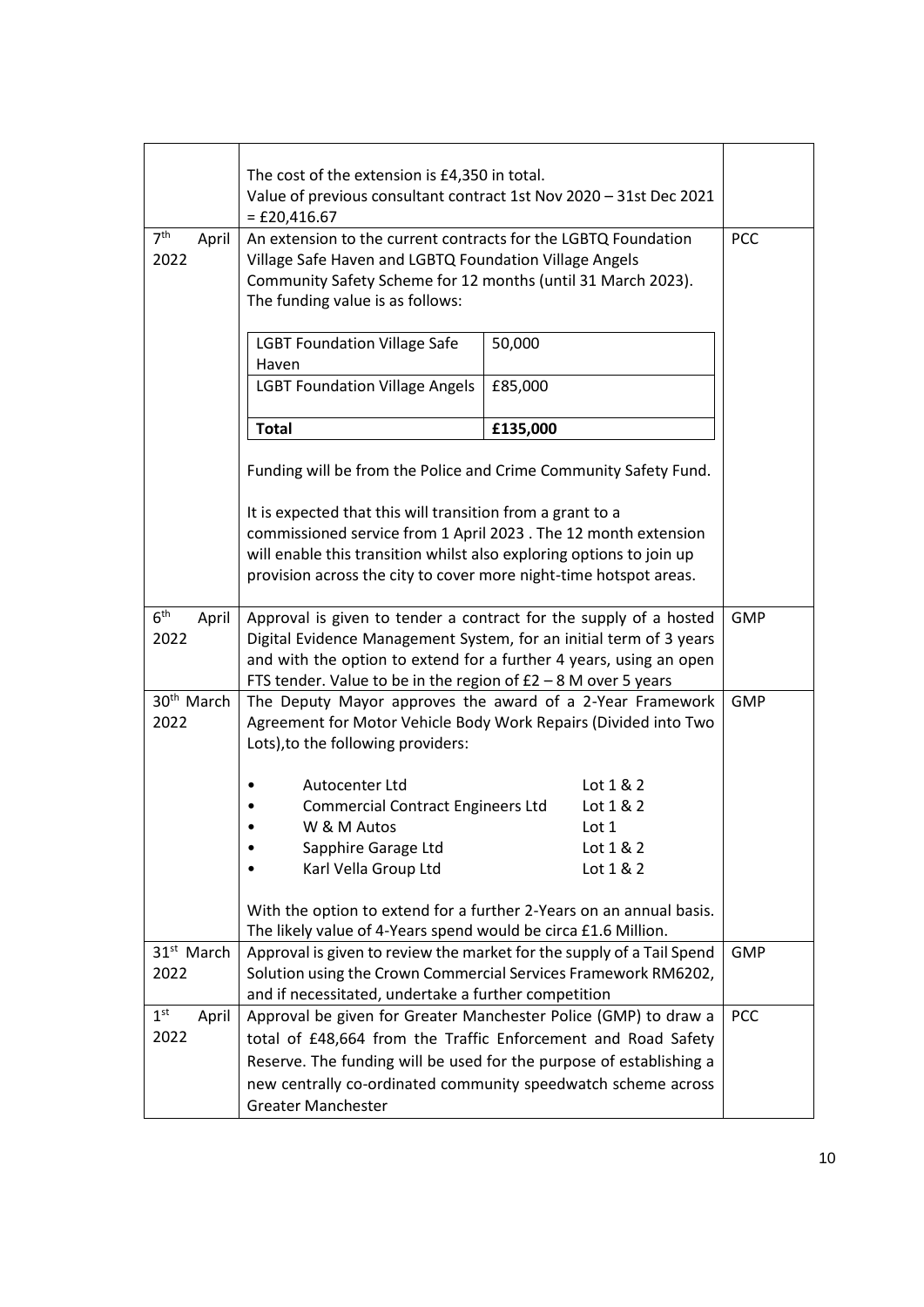| 1 <sup>st</sup>  |       |                                                                           |            |
|------------------|-------|---------------------------------------------------------------------------|------------|
|                  | April | £14,414 is provided to GMP to contribute to the VAWG / Victim             | PCC        |
| 2022             |       | Service improvement phone evidence pilot. The £14,414 funding             |            |
|                  |       | will provide for the purchase of the requested Celebrite kit for the      |            |
|                  |       | pilot / proof of concept.                                                 |            |
|                  |       |                                                                           |            |
| $4^{\text{th}}$  | April | King's House is hired for the GBV Board taking place on 28th April        | <b>PCC</b> |
| 2022             |       | 2022. The cost of £520 (excl VAT) includes room hire from 10-             |            |
|                  |       | 12:30pm and lunch for Board members.                                      |            |
| 7 <sup>th</sup>  | April | To extend the funding of the GMP Victim Services Transformation           | <b>PCC</b> |
| 2022             |       | Lead role and 11 Victim Services Coordinators posts, for a further 6      |            |
|                  |       | months (1st April 2022 to 30th September 2022), as in interim             |            |
|                  |       | measure whilst commissioning for the multi-crime gateway service          |            |
|                  |       | for victims in GM is implemented.                                         |            |
|                  |       | The proposed funding extension of the above posts also<br>a.              |            |
|                  |       | intends to align to the extension of both the Assessment and              |            |
|                  |       | Referral Service and the grant funded victim services operating           |            |
|                  |       | across Greater Manchester.                                                |            |
|                  |       | Total funding to be approved is for the Victim Services                   |            |
|                  |       | b.<br>Transformation Lead role and the 11 Victim Services Coordinators is |            |
|                  |       |                                                                           |            |
|                  |       | £291,000.                                                                 |            |
|                  |       | The extension of the posts will be funded via the annual<br>c.            |            |
|                  |       | MOJ Victims Budget allocation for 22/23.                                  |            |
| 7 <sup>th</sup>  | April | The Greater Manchester Violence Reduction Unit is seeking to              | <b>PCC</b> |
| 2022             |       | award the Innovation Unit £74,610 to design and develop a GM              |            |
|                  |       | Adolescent Safeguarding Framework.                                        |            |
| 7 <sup>th</sup>  | April | To provide funding of £93,304 in 2022/23 to allow the continuation        | <b>PCC</b> |
| 2022             |       | of the Crimestoppers 24 hour call centre and online reporting facility    |            |
|                  |       | for the public to anonymously provide information and intelligence        |            |
|                  |       | for policing purposes.                                                    |            |
| 8 <sup>th</sup>  | April | To attribute £80,000 of HMPPS funding to the Women's Support              | <b>PCC</b> |
| 2022             |       | Alliance to be spent on additional equipment or environmental             |            |
|                  |       | improvements into each of the providers across<br>Greater                 |            |
|                  |       | Manchester, for the period to end June 2022.                              |            |
| 11 <sup>th</sup> | April | The Deputy Mayor is asked to consider the proposals set out in the        | <b>GMP</b> |
| 2022             |       | Mobile Apps Drop 4 Business Case and approve the necessary                |            |
|                  |       | investment to enable completion of this work.                             |            |
|                  |       | The Deputy Mayor is asked to approve additional funding as set out        |            |
|                  |       | below:                                                                    |            |
|                  |       | Approve £388,996 revenue investment to deliver the iOPS<br>1.             |            |
|                  |       | Mobile Apps Drop 4 Project Business Case. As this is part of a            |            |
|                  |       |                                                                           |            |
|                  |       | programme of work, an overarching business case in 2019                   |            |
|                  |       | established financial phasing of costs each year to be called down        |            |
|                  |       | via individual business cases. As such, the phasing was £300,000 in       |            |
|                  |       | year 21/22, £370,000 in year 22/23 and £370,000 in year 23/24. A          |            |
|                  |       | request will be made to carry forward the £300,000 from 21/22 into        |            |
|                  |       | 22/23 giving a total of £670,000 to cover this request, with a balance    |            |
|                  |       | available for future business cases to request against.                   |            |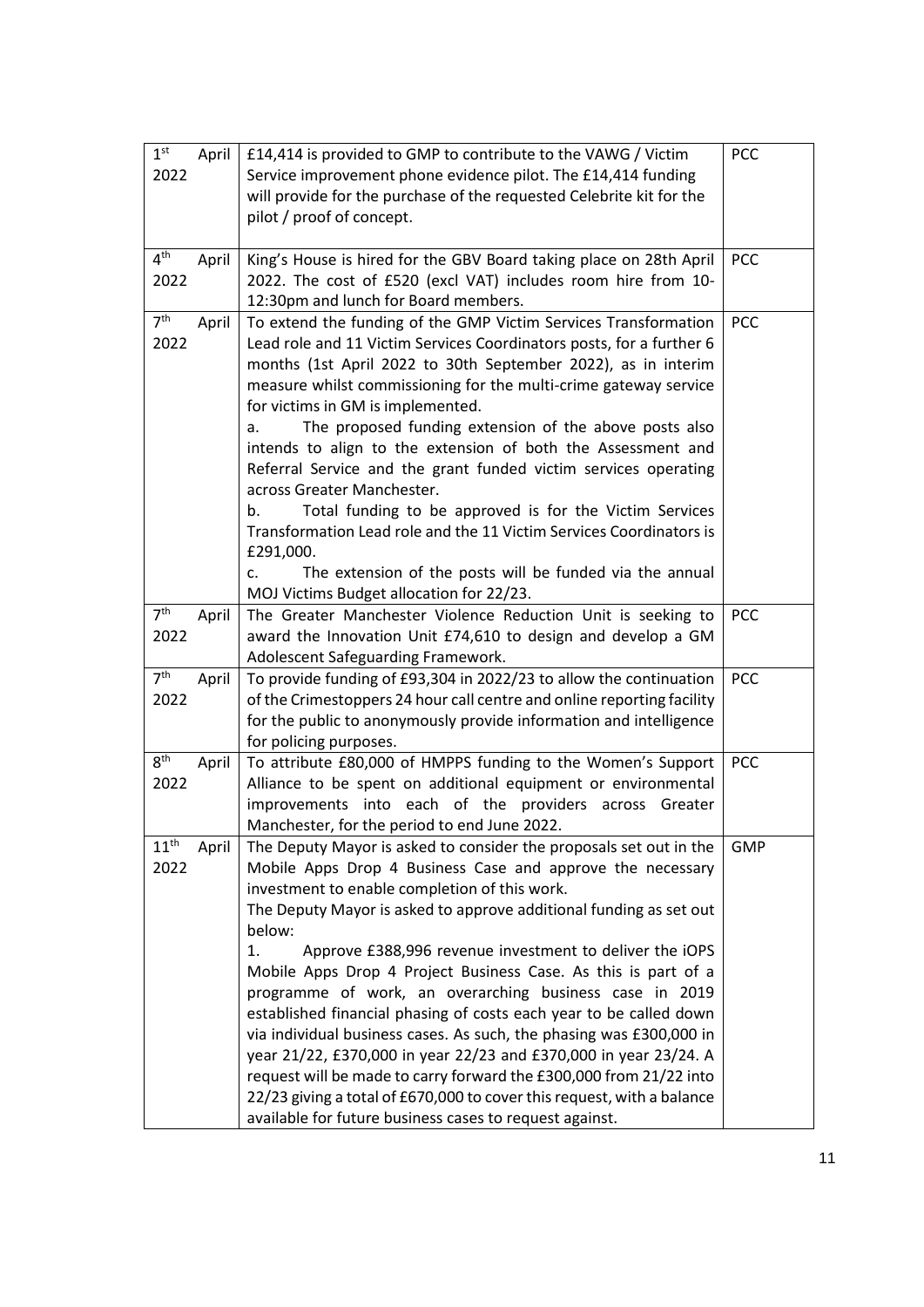|                                   | Approve £100,000 revenue consequences per year for the<br>2.<br>iOPS Mobile Apps Drop 4 Project Business Case.<br>The Deputy Mayor is also asked to approve that:<br>Future Mobile Apps BAU work will not require separate<br>3.<br>Mayoral approval and Decision Notices (subject to Business Case<br>approval, the availability of budgeted funding and the request being<br>under the £500k threshold).                                                                                                                                       |            |
|-----------------------------------|--------------------------------------------------------------------------------------------------------------------------------------------------------------------------------------------------------------------------------------------------------------------------------------------------------------------------------------------------------------------------------------------------------------------------------------------------------------------------------------------------------------------------------------------------|------------|
| 19 <sup>th</sup><br>April<br>2022 | A0866 Approval is given to tender the contract for the supply of<br>interpreting and translation services using the UK Police Service<br>Language Services framework.<br>Estimated value in the region of £506k                                                                                                                                                                                                                                                                                                                                  | <b>GMP</b> |
| 19 <sup>th</sup><br>April<br>2022 | GMP will receive funds to establish the role to undertake the<br>function of commissioning and contracts management for the<br>recommissioning and ongoing management of a new contract for<br>custody healthcare to come into effect from 1st November 2022.<br>This post will be funded by PCC budgets to a maximum value of<br>£48,189 (inclusive of oncosts), which has been determined following<br>GMP job evaluation. This will be a recurring budget for a permanent<br>post                                                             | <b>PCC</b> |
| 19 <sup>th</sup><br>April<br>2022 | A0785 Mental Health Tactical Advice<br>The Deputy Mayor approves the direct award of a 1 year contract<br>for a contract for Mental Health Tactical Advice services, to Greater<br>Manchester Mental Health NHS Foundation Trust. The likely value<br>of 1 year spend for GMP would be circa £483K                                                                                                                                                                                                                                               | <b>GMP</b> |
| 22 <sup>nd</sup><br>April<br>2022 | S 22 Agreement for Modern Slavery and Organised Immigration<br>Crime programme for 2021-22                                                                                                                                                                                                                                                                                                                                                                                                                                                       | <b>PCC</b> |
| 29 <sup>th</sup><br>April<br>2022 | The Greater Manchester Violence Reduction Unit is seeking to<br>award Street Games £29,166 to fund a Community Sport<br>Coordinator's role for three days per week within the VRU<br>The GM VRU is requesting that the role is funded out of the VRU's<br>Serious Violence funding reserves                                                                                                                                                                                                                                                      | PCC        |
| 6 <sup>th</sup><br>2022           | May   Approval is given to tender a framework for the supply of First Aid<br>Training. The Framework shall be tendered in 1 LOT covering First<br>Aid at Work, Emergency First Aid, Custody First Aid, and Firearms<br>and Public Order requirements using an open tender. The<br>framework will be for a 4 year term.<br>GMP intends to use the framework to call-off its own contract for<br>First Aid Training. This contract will be for 3 years, with the option<br>to extend for a further 4 years. Value approximately £250k per<br>annum | GMP        |
| 9 <sup>th</sup><br>May<br>2022    | A0632 Police Custody Healthcare and Forensic Services<br>Approval is given to tender the contract for the supply of Police<br>Custody Healthcare and Forensic Services utilising the open tender<br>process.                                                                                                                                                                                                                                                                                                                                     | <b>GMP</b> |